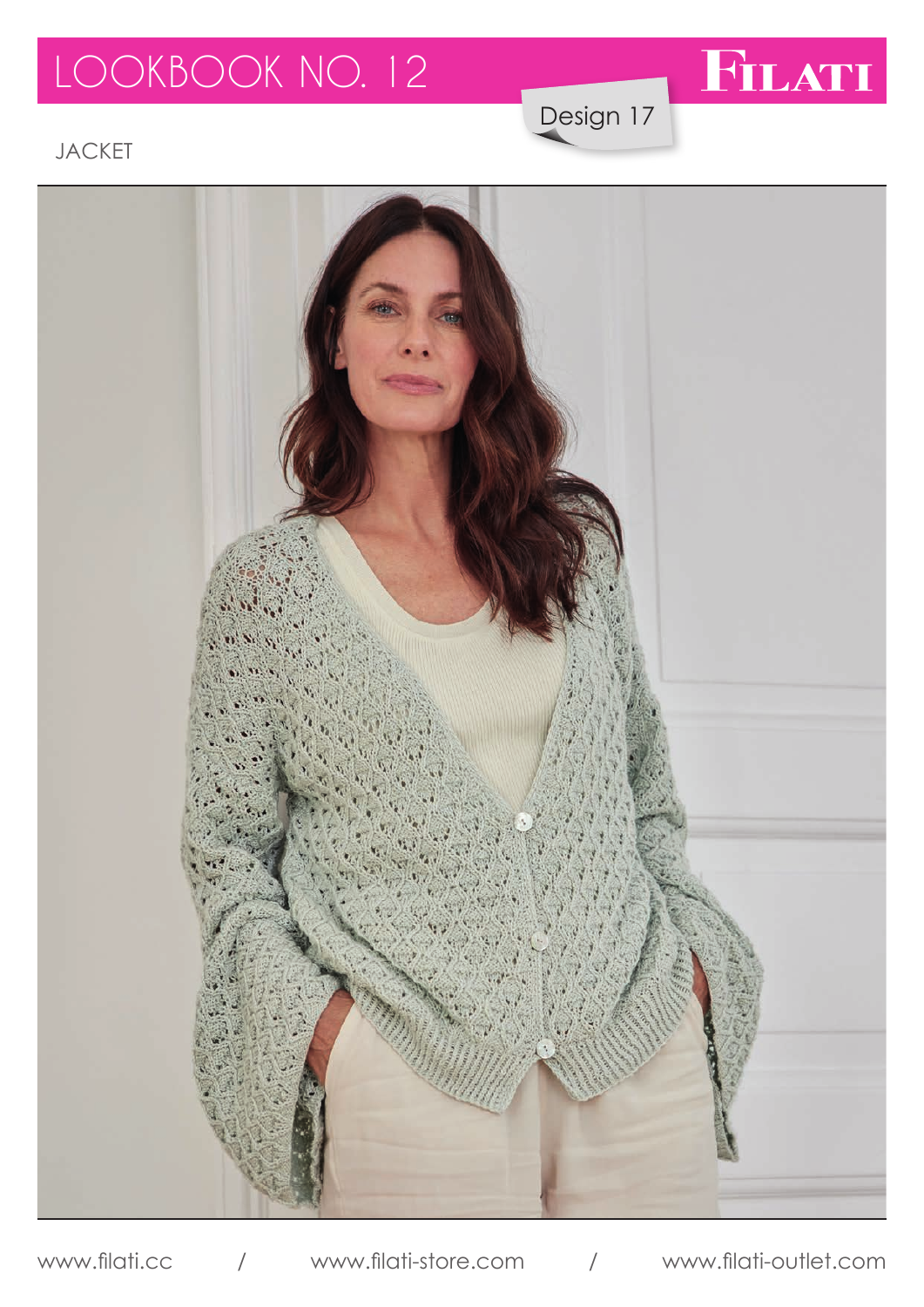## LOOKBOOK NO. 12

#### **JACKET**

**Size** 36/38 (40/42, 44) Instructions are given for first size. Figures in parenthesis refer to larger sizes. When only one figure is given, it applies to all sizes.

**Materials: 500 (550, 600) g** of Lana Grossa **Alta Moda Cotolana** (45% Merino wool, 45% Pima cotton, 10% polyamide; 150 m/50 g) in Pastel Green **(col 35)**. Size 3.5 and 4 mm needles; size 3.5 mm crochet hook; three 18 mm mother-ofpearl buttons [by UNION KNOPF, item 37604, col 12].

**Rib patt:** Multiple of 2 + 1 + 2 selvage sts. Row 1 (WS): Selvage st, \* k1, p1tbl; rep from \* to last 2 sts, k1, selvage st. Row 2 (RS): Selvage st, \* p1, k1tbl; rep from \* to last 2 sts, p1, selvage st. Rep rows 1 and 2.

**Lace patt:** Work according to chart. Multiple of  $8 + 3 + 2$  selvage sts. NOTE: Selvage sts are not included on chart. Numbers at right edge of chart indicate RS rows; on WS rows work sts as they appear, purl all yos. Rep rows 1 – 12.

**Selvage sts:** On every row: Knit first and last st.

**Gauge:** 23 sts and 32 rows =  $10 \times 10$  cm in lace patt on size 4 mm needles.

**Back:** With size 3.5 mm needles cast on 129 (139, 149) sts. Beg and end with a WS row, work in rib patt for 6 cm, increasing 12 (18, 24) sts evenly across last WS row = 141 (157, 173) sts. Change to size 4 mm needles. Next row (RS): Selvage st; work row 1 of chart = work to patt rep, work patt rep 16 (18, 20) times, work to end of chart; selvage st. Maintaining selvage sts, cont to foll chart until piece meas 32 cm from cast-on. Place marker in first and last st on last WS row to indicate beg of armholes. Cont in patt until piece meas 18 (19, 20) cm from armhole markers, ending with a WS row. Shape shoulders and neck: At each shoulder edge bind off 15 (17, 20) sts 1 time, then 15 sts 2 times (then 18 sts 2 times, then 20 sts 1 time, 21 sts 1 time). At same time, on first row of shoulder shaping, shape neck as foll: Bind off center 47 sts. Working each side separately, bind off 2 sts at each neck edge 1 time. No sts rem.

**Left front:** With size 3.5 mm needles cast on 71 (75, 81) sts. Beg and end with a WS row, work in rib patt for 6 cm, increasing 6 (10, 12) sts evenly across last WS row =  $77$  (85, 93) sts. Change to size 4 mm needles. Next row (RS): Selvage st; work row 1 of chart = work to patt rep, work patt rep 8 (9, 10) times, work to end of chart; selvage st. Maintaining selvage sts, cont to foll chart until piece meas 27 (28, 29) cm from cast-on, ending with a WS row. Shape neck: Dec 1 st at end of next 32 RS rows = 45 (53, 61) sts. At same time, when same length as back to armhole, place marker at right edge and when same length as back to shoulder, shape shoulder at right edge same as for back. No sts rem.

**Right front:** Work same as left front, reversing all shaping.

**Sleeves:** With size 4 mm needles cast on 133 sts. Purl 1 WS row. Next row (RS): Selvage st; work row 1 of chart = work to patt rep, work patt rep 15 times, work to end of chart; selvage st. Maintaining selvage sts, cont to foll chart for a total of 3 cm, ending with a WS row. Shape sleeve: Dec 1 st at each end of next RS row, then every 6th row 9 times = 113 sts. Cont in patt until piece meas 22 cm from cast-on, ending with a WS row. Next RS (dec) row: Maintaining selvage sts, knit all sts and at same time, decrease 36 sts evenly across row = 77 sts. Next row (WS): Maintaining selvage sts, knit all sts. Next row (RS): Selvage st; work row 1 of chart = work to patt rep, work patt rep 8 times, work to end of chart; selvage st. Maintaining selvage sts, cont to foll chart and shape sleeve as foll: Inc 1 st at each end of 15 (11, 9)th row, then every 14th row 3 times (then every 10th row 3 times, then every 8th row 2 times / then every 8th row 2 times, then every 6th row 5 times) =  $85$  ( $89$ ,  $93$ ) sts. Work increased sts into patt. Cont in patt until piece meas 43 (42, 41) cm from cast-on. Bind off all sts.

FILATI

Design 17

**Finishing:** Pin pieces to measurements and block. Sew shoulder seams. Sew on sleeves between markers. Sew side and sleeve seams. Front and neck trim: With size 3.5 mm crochet hook and RS facing, sl st-join yarn to bottom corner of right front. Row 1: Sc along right front, back neck and left front edge. Row 2: Sc flo in each sc, working 3 buttonholes at right front edge as foll: For each buttonhole, ch 2, sk next sc. Work bottom buttonhole just above rib patt, rem buttonholes spaced 10 (10.5, 11) cm apart. Sew on buttons.